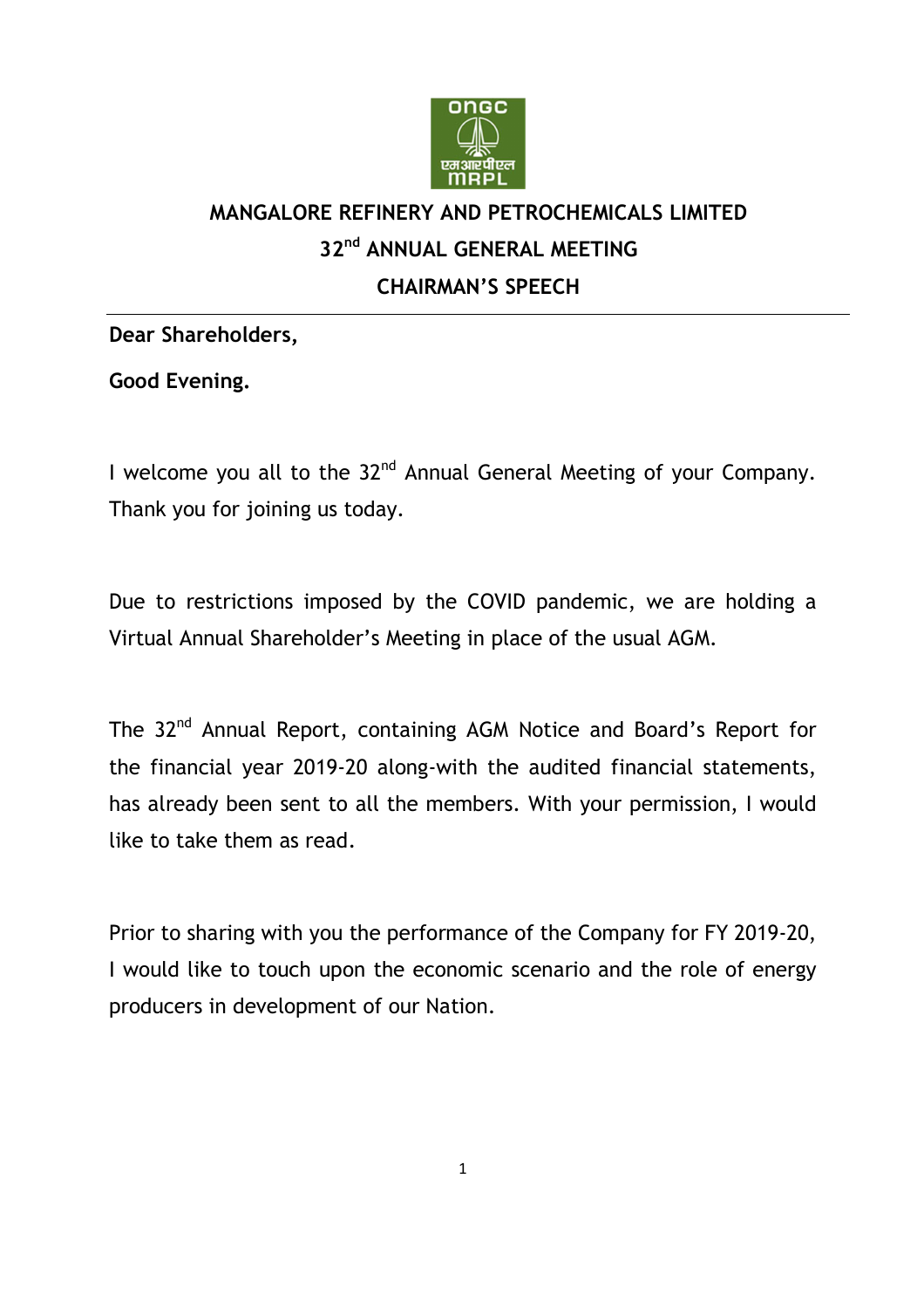#### **The Economy:**

Indian Economy much like the World Economy has also been impacted adversely by the COVID pandemic. India effected lockdown from 24<sup>th</sup> March in order to protect its citizens and to give the system time to build up capabilities to handle the large flux of patients, which a long drawn pandemic can bring.

India had been growing at 7 percent average for a decade now. For much of FY 2019-20, India had a slower growth. The automobile sector which is considered a barometer of the Indian Manufacturing Industry had seen sales depressed for almost a full year. Sale of two wheelers, passenger cars and commercial vehicles which are indicative of rural, urban and commercial demand respectively remained stressed due to changing environmental norms for vehicles and lack of credit. However, lower Crude prices during this economic climate boded well for India. In this period monetary policy interventions ensured that inflation was at manageable levels, thus preventing stagflation.

#### **Industry:**

India is home to 18% of the world's population but uses only 6% of the world's primary energy. To meet its growing energy requirement, India is seeking to rebalance its energy basket. The country is making critical fuel choices between Oil, Coal, Natural Gas and Renewables for power generation. Coal still remains the most important source for power in India. However, new investment decisions would be guided towards cleaner and low carbon resources.

The share of renewables in the energy basket has been increasing steadily. The government has been continuously encouraging diversification. Bio-energy (compressed bio gas) is a case in point. Bio gas

2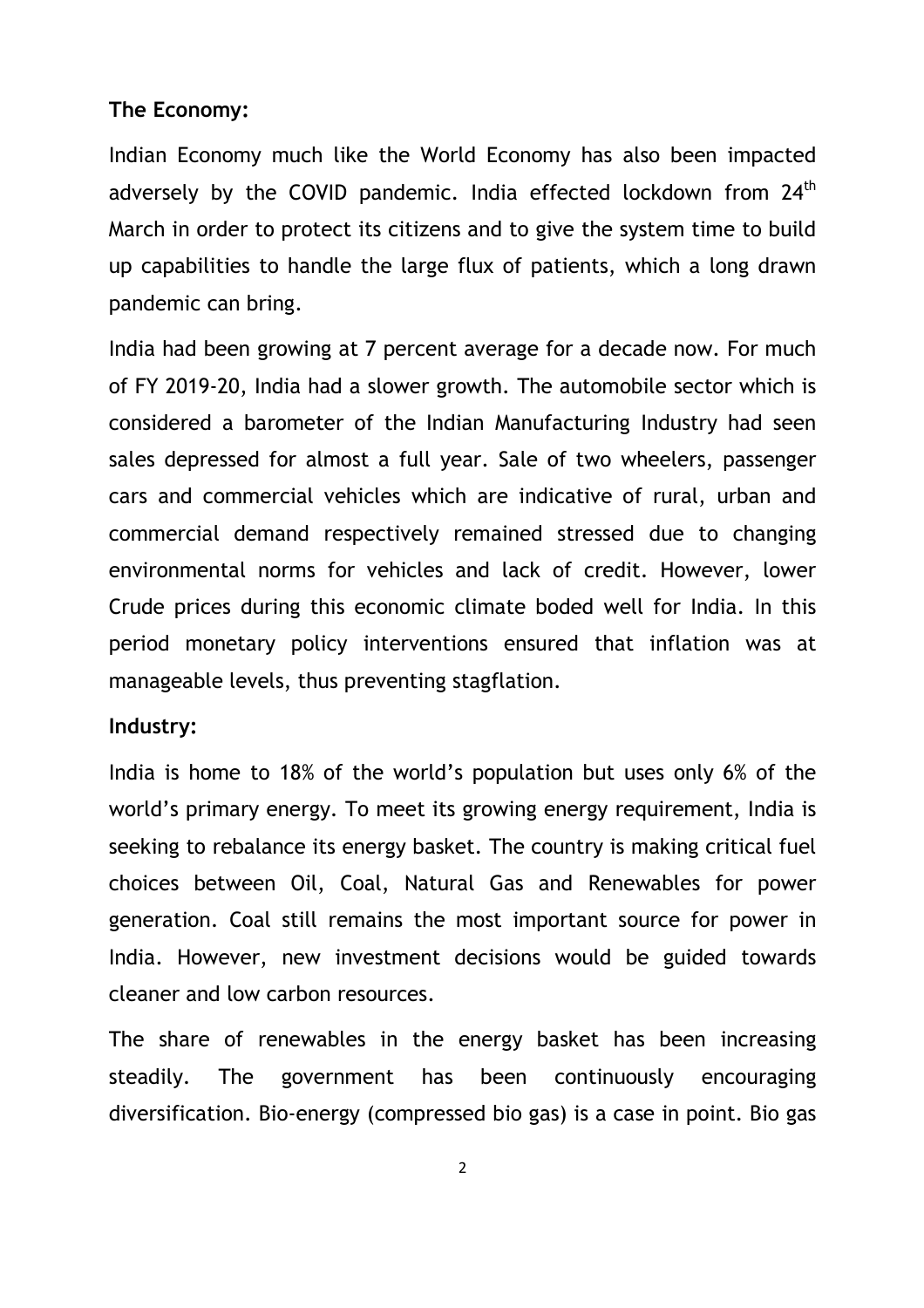meant to be generated from agricultural residue, cattle dung and municipal solid waste is commercially viable in the Indian context. Advanced bio fuel plants (2G Ethanol) are proposed to be set up by Oil companies, including your company. The government has indicated viability support for commercialization.

With ambitious targets and support policies, clean energy is poised for an increased share, but coal and oil are here to stay in the medium to long term. In fact, International Energy Agency projects that the world could still need nearly 70 million barrels of oil a day in 2040 even in the most aggressive low carbon scenario.

## **Performance:**

I am pleased to inform that despite multiple challenges faced during the year, your Company has delivered robust operational performance during the financial year 2019-20. Your support has been vital to our efforts and achievements. Your Company was also recognized with several awards & accolades.

I would like to place before you some of the major highlights during FY 2019-20 :

- Your Company achieved a turnover of  $\bar{\tau}$  60,728 Crores; however, incurred a loss of  $\bar{\tau}$  2,708 Crore. Gross Refining Margin (GRM) stood at (-) 0.23 \$/bbl, on account of two disruptions in Refinery Operations, due to force majeure situations in Q1 & Q2 & due to onset of Covid 19 pandemic in Q4. The cumulative effect of these events coupled with shrinkage in product cracks & Inventory Loss, has resulted in contraction of margins.
- The Refinery had an otherwise excellent operational availability of 99.06%, which is an indication of its reliability.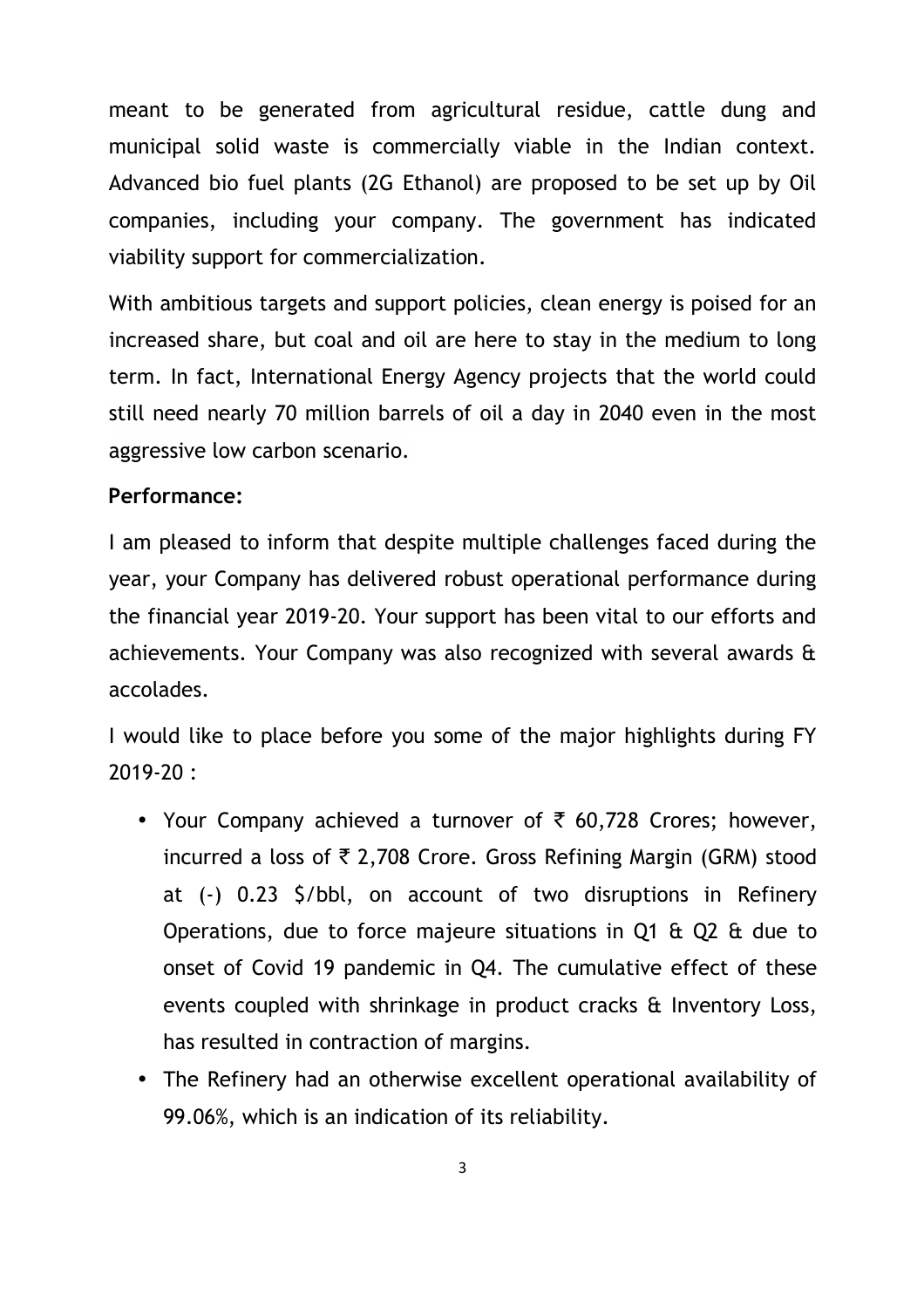- Highest Crude Throughput of 1428 TMT was achieved in the month of July, 2019. (Previous Highest was 1403 TMT in the month of July, 2017).
- MRPL Started producing BS VI grade MS & HSD from September, 2019 onwards
- Loading operation of Crude from ISPRL, through SPM was carried out for the first time in the month of December.
- HSD 0.001%S, MFO 1%S and MFO-0.5%S grades were exported for the first time.
- The Company has maintained its leadership position in the Polypropylene market of South India for its MANGPOL brand. Your Company has expanded its polypropylene grade basket by stabilizing PP Yarn Grade (35 MI) which is used in medical applications in manufacturing of masks & PPE. Your Company has supported the Nation's fight against COVID pandemic by maximizing the availability of PP Yarn Grade (35 MI) during February and March, 2020.
- The total domestic sales volume of all products during the FY 2019- 20 has been 1702 TMT with a sales value of  $\overline{5}$  5,568 Crores.
- Due to losses, the Board expresses its inability to declare dividend for the FY 2019-20.
- Your Company Shell MRPL Aviation Fuel and Services Limited has steadily acquired business for sale of Aviation Turbine Fuel (ATF) at Indian airports. The Company achieved a turnover of  $\bar{\tau}$  823.58 Crores during FY 2019-20 against a turnover of  $\bar{\tau}$  718.99 Crores in the previous FY 2018-19.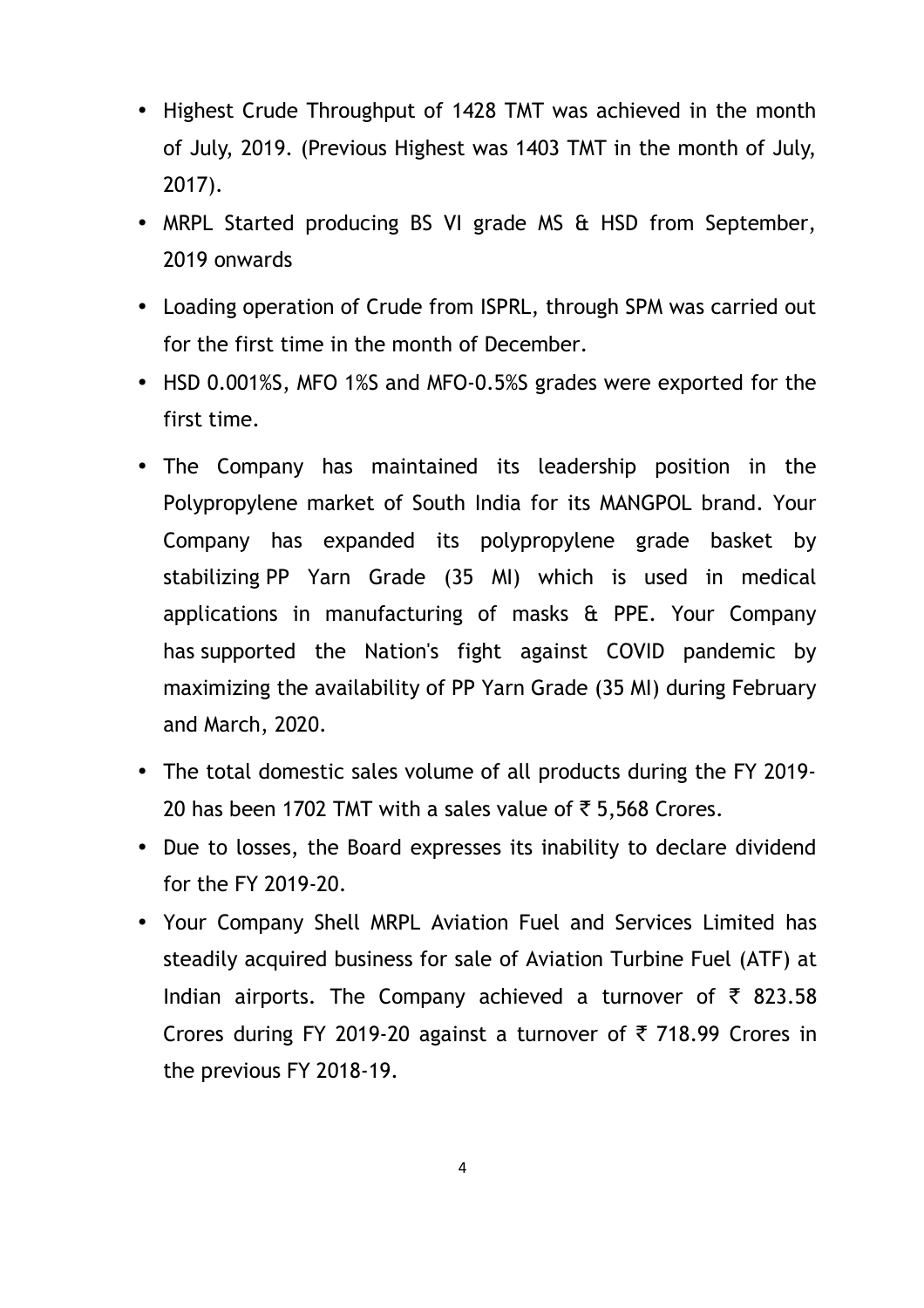• The Company has achieved 1390 days without Reportable Lost Time Injuries (RLTI) as on 31.03.2020, translating to 13.032 million safe working man hours in 2019-20.

# **Company's Growth:**

Your Company is a modern refinery that has been continuously upgrading its facilities. The refinery has the capability to process various types of crude from different sources, enabling your Company to offset any supply disruption.

MRPL expects to expand its retail presence by adding new retail outlets every year in the states of Karnataka, Kerala and Goa. MRPL retail presence will be further expanded to Tamil Nadu, Andhra Pradesh and Telangana in the long term. Your Company is also actively collaborating with Group Companies to expand its domestic retail marketing share.

Certain infrastructure projects such as Truck Loading & Railway Siding for Petcoke Evacuation, to improve logistics have been commissioned successfully in the year.

To improve feeder service in Bengaluru, DFR for setting up of a Marketing Terminal at Devengonti, near terminal point of MHB pipeline, has been completed and Project work will start in FY 20-21.

To mitigate the dependence & risk of river water as a single source of water, a desalination plant is being set up near the sea. This plant of current capacity 30 MLD (expandable to 70 MLD) will cater to the future water requirement of the refinery.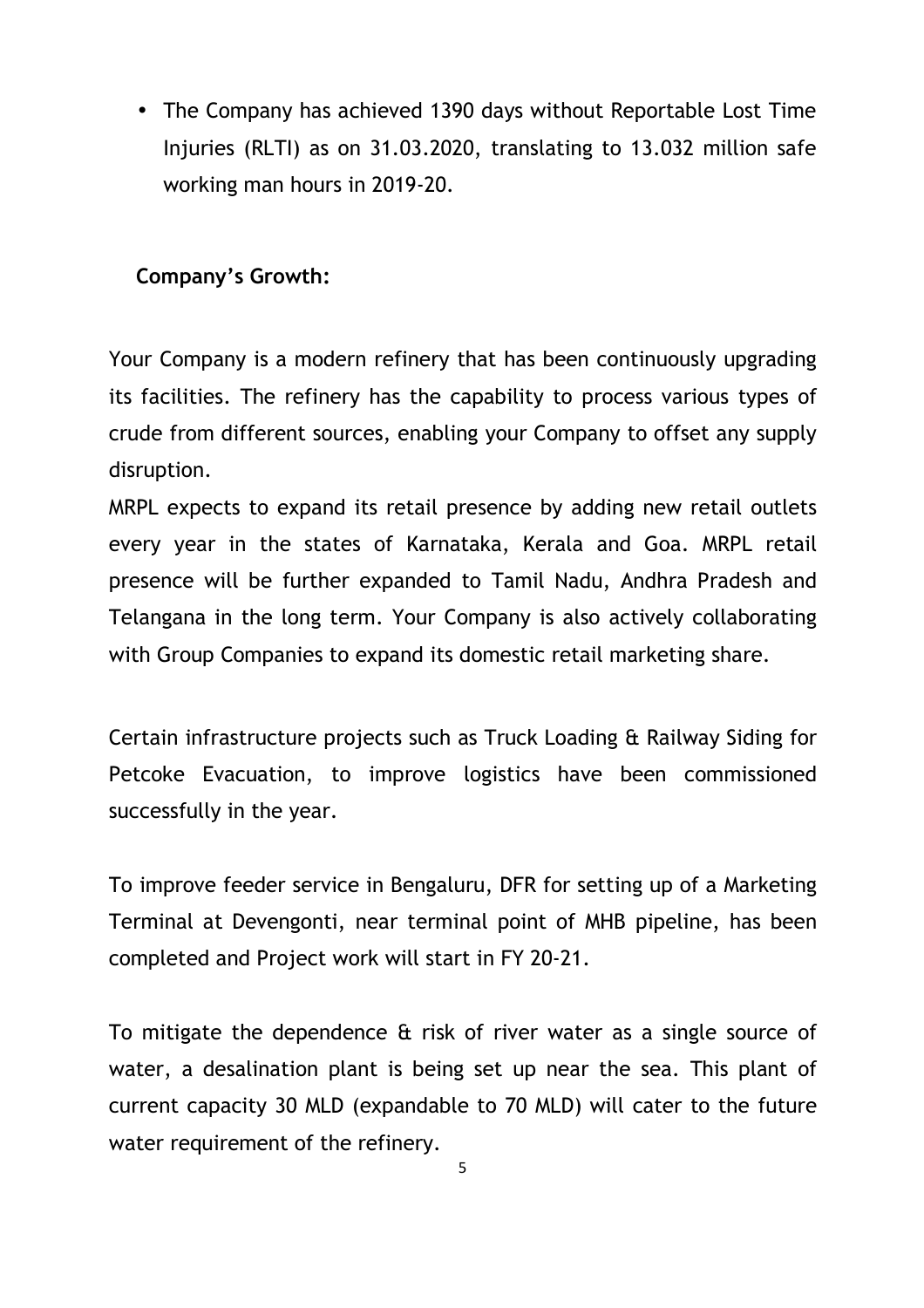Your Company is setting up a 60 KLPD 2G Ethanol Plant, with Corn Cob & Cotton Stock as feed, at Harihara, Davangere, in line with Government's mandate on Advanced Bio Fuels. A non-binding MOU has been signed with M/s Mitsui. Land for the same has been allotted by KIADB.

Land is a scarce commodity and your Company is in the process of acquiring land for expansion, through the Karnataka Government. Your Company is also planning for capacity expansion.

## **Corporate Social Responsibility:**

As a responsible Corporate Citizen, your Company is conscious of its Corporate Social Responsibility and the impact it has on society. MRPL's social welfare and community development initiatives focus on the key areas of education, health care & sanitation and overall development of basic infrastructure in and around its operational area/ Dakshina Kannada & Udupi District/Karnataka State. These projects are largely in accordance with Schedule VII of the Companies Act, 2013.

During 2019 - 20, the Company has spent an amount of  $\bar{\tau}$  76.09 Crores on CSR activities mainly in the areas of Healthcare, Education, Swachh Bharat projects and other Social projects.

## **Sustainability Development :**

• MRPL is committed to the responsibility of carrying out refinery operations by maintaining high standards towards Sustainable Development.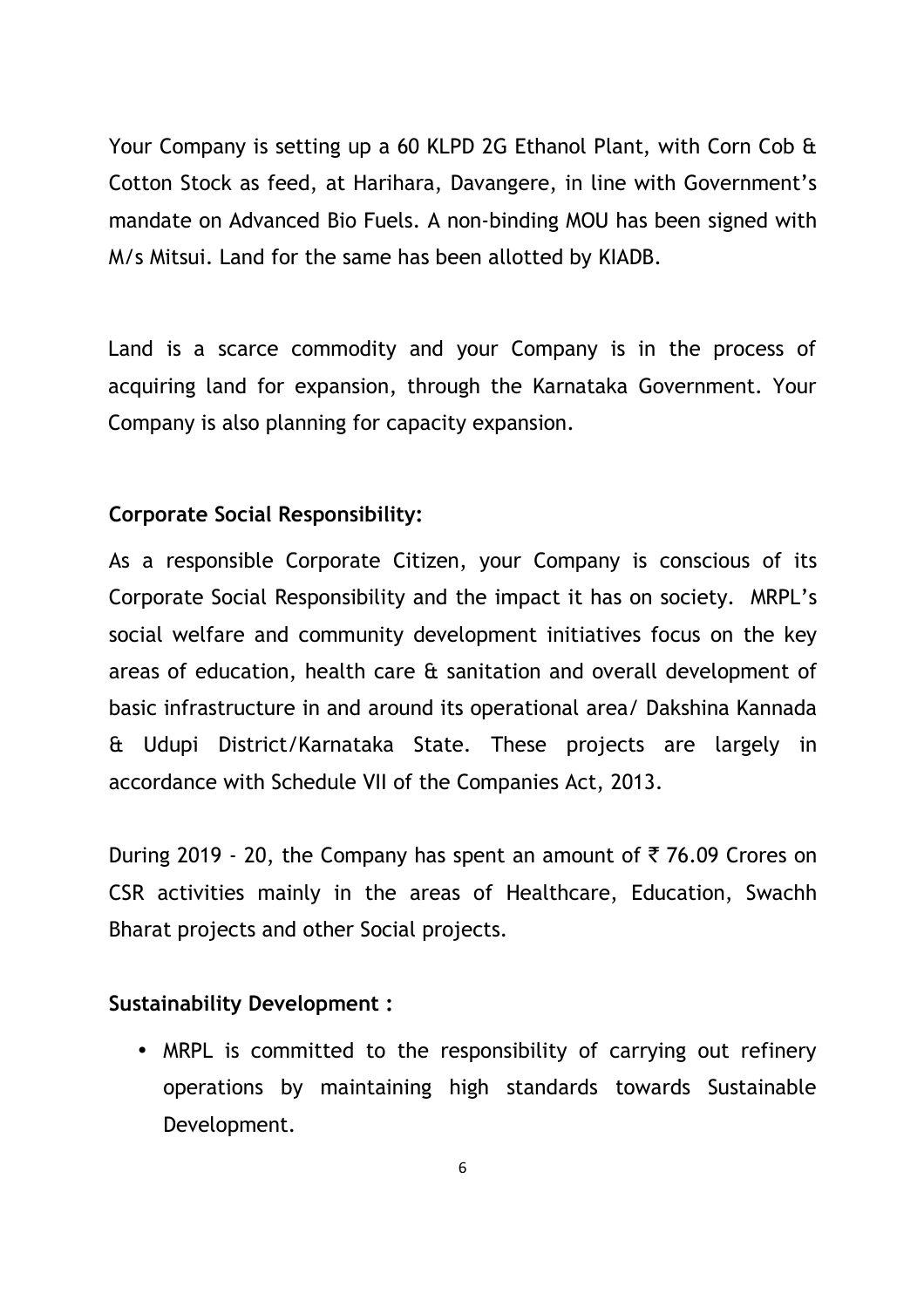- Your Company is establishing a biodiversity park in about 41 acres of marshy land adjacent to the Refinery. In this process your Company has entered into an MOU with Dr. Shivarama Karnatha Pilikula Nisarga Dhama, the domain experts in this subject. This park is scheduled to be completed by 2024 at an estimated cost of  $\bar{\tau}$ 14 Crores. In this process, the marshy land will be converted into a full-fledged bio diversity park containing native tree species which would help in attracting birds, insects, etc. This will also contain aquatic plants which would help in increasing the diversity of fishes and other aquatic animals.
- Your Company is establishing a vermi-compost production facility inside its premises for converting plant/tree wastes like leaves, branches, etc. into compost which shall be used as manure in its horticulture activities and green belt development. The first batch of vermi compost is expected to be produced in the last quarter of 2020.
- Your Company has planned to move to usage of Natural Gas as fuel for which required internal modifications have been completed. As soon as the pipeline from Kochi gets completed, your Company would commence utilising RLNG thereby reducing the overall Carbon footprint and contribute to sustainable development.
- Your Company is also looking at bringing out innovative solutions to the issue of environment and sustainable development through collaborative efforts in R&D as well as in encouraging Start-Ups in such fields.

**Health, Safety and Environment:**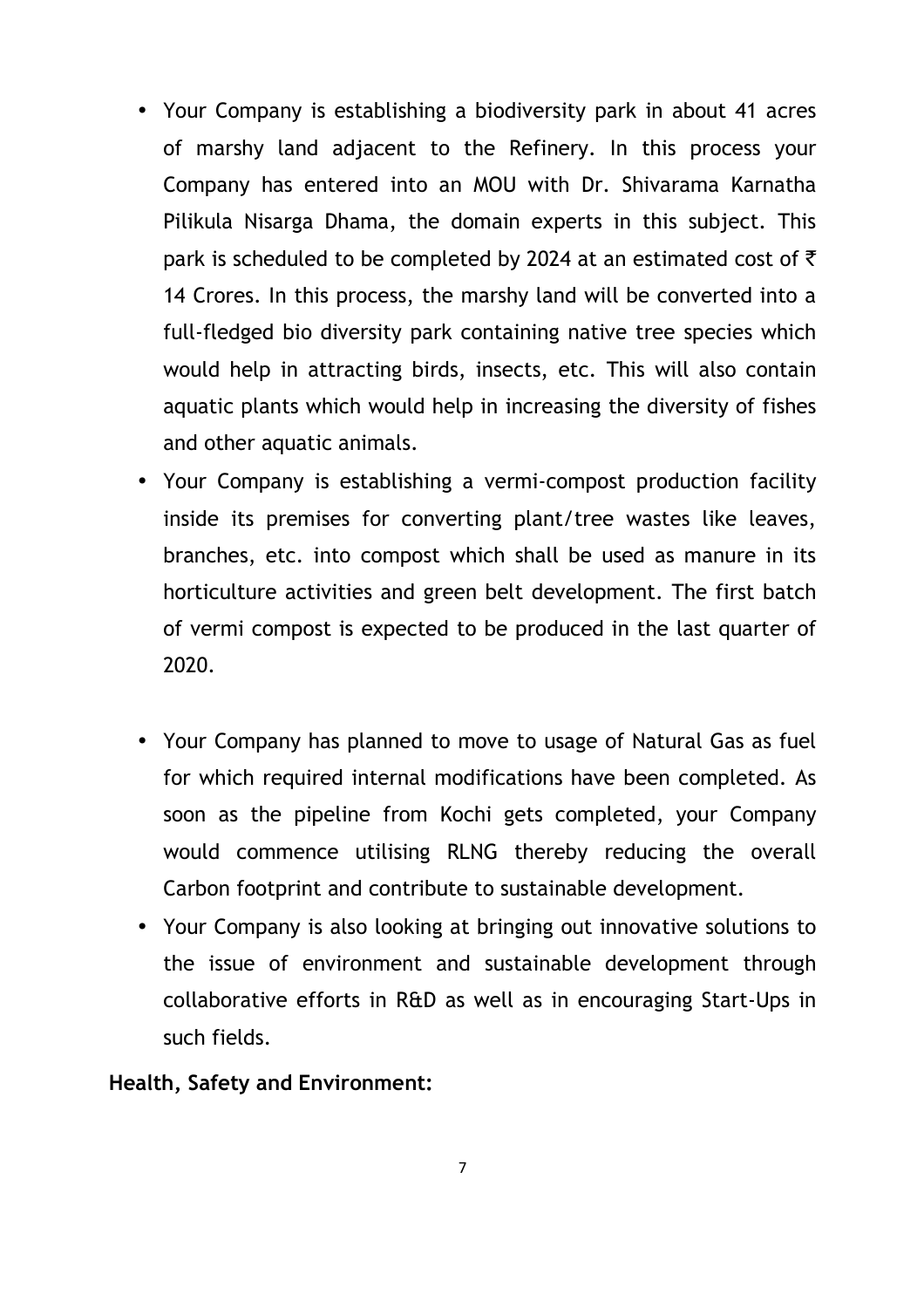Your Company accords highest priority to integration of Health, Safety and Environmental (HSE) aspects while taking business decisions. Best practices and procedures of the industry are adopted. The Company has implemented internationally recognized ISO standards in Environment Management System, Quality Management System, Energy Management System and OHSAS. The practices under these standards are continuously updated to achieve target of zero injuries and accidents.

To ensure good health of our employees, annual Medical Check-up is carried out in compliance with the rules under Factories Act and Karnataka Factories Rules.

The Company continues to reuse treated effluent from the manufacturing plants as make-up water for cooling tower and fire water requirements apart from horticulture purpose.

#### **Corporate Governance:**

The Company endeavors to uphold the practices of good Corporate Governance to ensure transparency, integrity and accountability. Your Company has been complying with all the requirements of corporate governance as stipulated in the Companies Act, 2013, Listing Regulation, and DPE guidelines except for the non availability of sufficient number of Independent Directors on the Board of MRPL. We have already requested our Administrative Ministry for appointment of Independent Directors.

I would like to inform that your Company has robust internal control mechanism. I would like to share with you that an unqualified report from